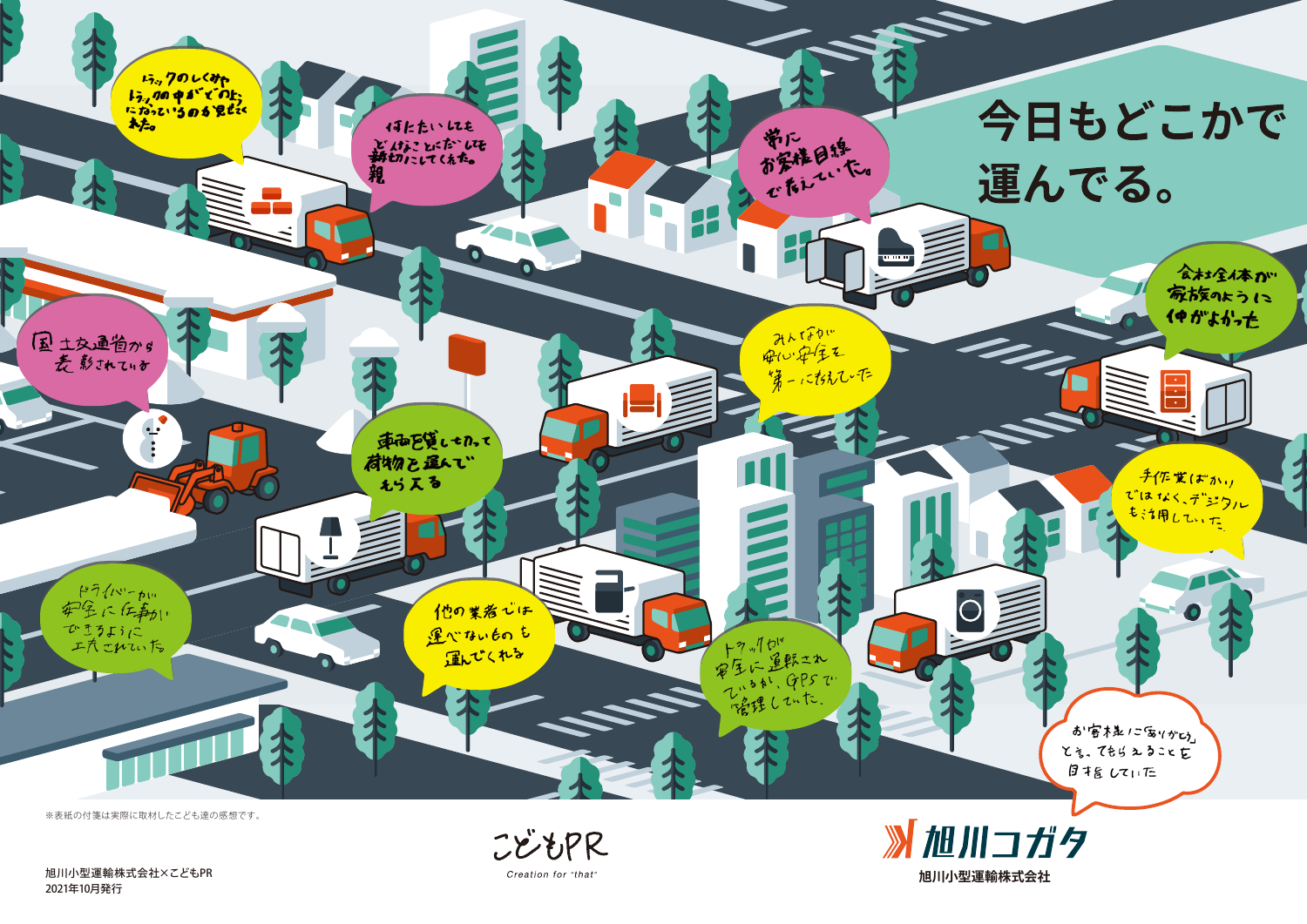## **会社概要**

ヘッドがオレンジ色のトラック、それが私たち旭川小型運輸のシンボルです。昭和25 年から旭川で貨物輸送を始め、地域の発展とともに多種多様な運送を実現してきま した。引越しやピアノ、旭川家具など専門的な技術を要する運送に加え、時代のニー ズによって変化する様々な運送にも、最適なプランをご提案しています。 この地域で、より良い暮らしを創造していくために、旭川コガタグループ経営理念 「Local Premium Quality」を掲げ、北海道の多様化する物流を技術と想像力で解決 してまいります。

The truck with the orange head is the symbol of Asahikawa Kogata Transport. We have been transporting cargo in Asahikawa since 1950, and have achieved a wide variety of transportation services along with the development of the region. In addition to transportation that requires specialized skills, such as moving, pianos, and Asahikawa Kagu(the furniture made in Asahikawa), we also offer the best plans for a variety of transportation that changes with the needs of the times. In order to create a better life in this region, Asahikawa Kogata Group management philosophy, "Local Premium Quality," will be applied to solve Hokkaido's diversified logistics needs with technology and imagination.

こどもが地元企業を取材し、おとなのサポートを受けながら企業をPRするプロジェク トです。「こどもの職業体験×地元企業のPR」を実現させることで、こどもにも、企業 にも、地域にもベネフィットを生み出します。このプロジェクトで大切なことは、「こど もたちが地元の仕事や働く人々を身近に感じること」「好きなことや得意なことを生 かして、人の役に立ったり喜んでもらえるという体験をすること」「働く大人や多様な 仲間との出会いを通じて、自分らしい生き方を探すきっかけを見つけること」です。こ どもたちが地元を知り、地域への愛情を育む機会になれば幸いです。

This is a project in which children interview local companies and promote them with the support of adults. By realizing "work experience for children and PR for local companies," we can create benefits for children, companies, and the community. What is important in this project is for children to "feel familiar with local jobs and people working in the area," "to have an experience of helping others and of making others happy by what children like and are good at," and "to find an opportunity to seek their own way of life through encounters with working adults and diverse friends. "These are just a few examples. We hope that this will be an opportunity for the children to learn their hometown and develop a love for their community.

Company Overview



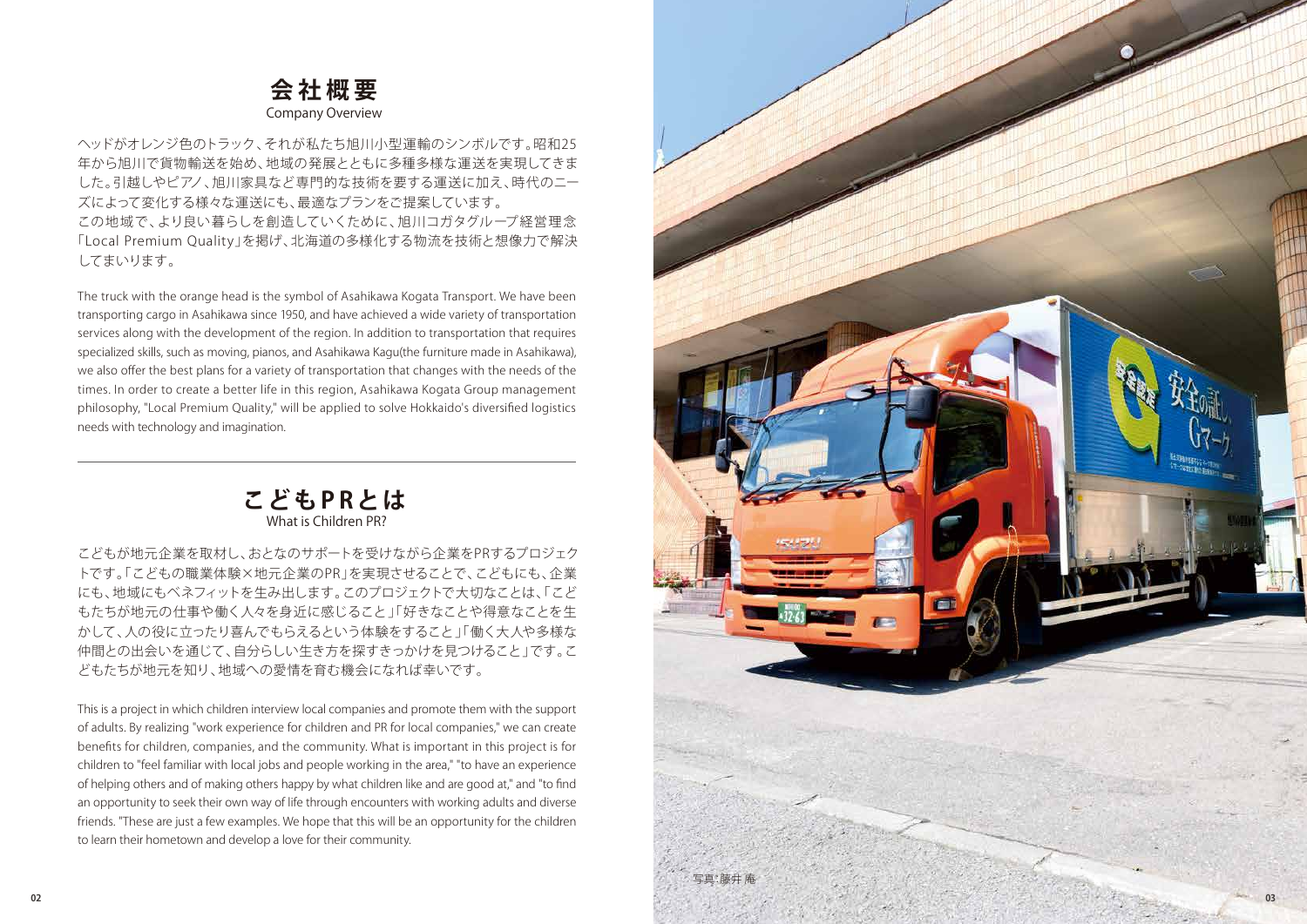旭川市大雪通りで、湯野重作が旭川小型貨物 株式会社をつくりました。当時は荷物を運ぶの に三輪トラックが使われていました。

Jyusaku Yuno created the Asahikawa Kogata Cargo Co.,LTD. on Taisetsu street in Asahikawa. In those days, three-wheeled trucks were used to carry the cargo.





### **昭和25年9月 創業**

物を運ぶときに、保管をする場所がないと不 便なので、倉庫を作りました。いま現在、8棟の 倉庫を貸し出しています。

運送業はものを運び、人々の暮らしを支える仕 事です。ごみを収集する会社や、タイヤを整備 する会社などがグループになり、より幅広い暮 らしのサポートを行っています。

When transporting things, it was inconvenient because there was no place to store them, so we built a warehouse. Now, we are renting out 8 warehouses.



### **昭和52年9月 倉庫建設**

### **昭和58年7月 旭川コガタグループへ**

体育館や旭川空港に「旭川どうぶつピアノ」という ストリートピアノを設置しました。旭川といえば動 物園なので、どうぶつのオブジェを沢山置きまし た。だれでも自由に弾くことができます。

### **令和元年11月 旭川どうぶつピアノ**

旭川市4条 通7丁目にある、4・7パーキング の運営を始めました。買物公園とサンロクの間 にあるので、多くの方に利用されています。大 きな看板が目印です。





We have started to operate 4.7 Parking, located at 4jo-dori 7-chome in Asahikawa. It is located between Kaimono Kouen (a shopping street in Asahikawa) and Sanroku (the best-known entertainment district in Asahikawa), and is used by many people. A large sign board marks the spot.

### **平成18年12月 駐車場事業開始**

ハトのマークの引越 旭川中央センターを開設 しました。全国に150社ある加盟店と連携し、 よりよいサービスを目指しています。

Hato no Mark no Hikkoshi (Pigeons Moving) Asahikawa Central Center is now open. We aim to provide better service in cooperation with our 150 participating stores nationwide.

### **平成24年1月 引越し事業を開始**

### September, 1950: Established

### September, 1977: Warehouse Construction

### December, 2006: Started Garage Business

### January, 2012: Started Moving Business

The transportation industry is a job that transports goods and supports people's lives. The group includes companies that collect garbage and that service tires, providing support for a wider range of daily life.





We set up street pianos called "Asahikawa Animal Pianos" at gymnasiums and Asahikawa Airport. As Asahikawa is famous for its zoo, we placed many animal objects. Anyone can play the piano for free.

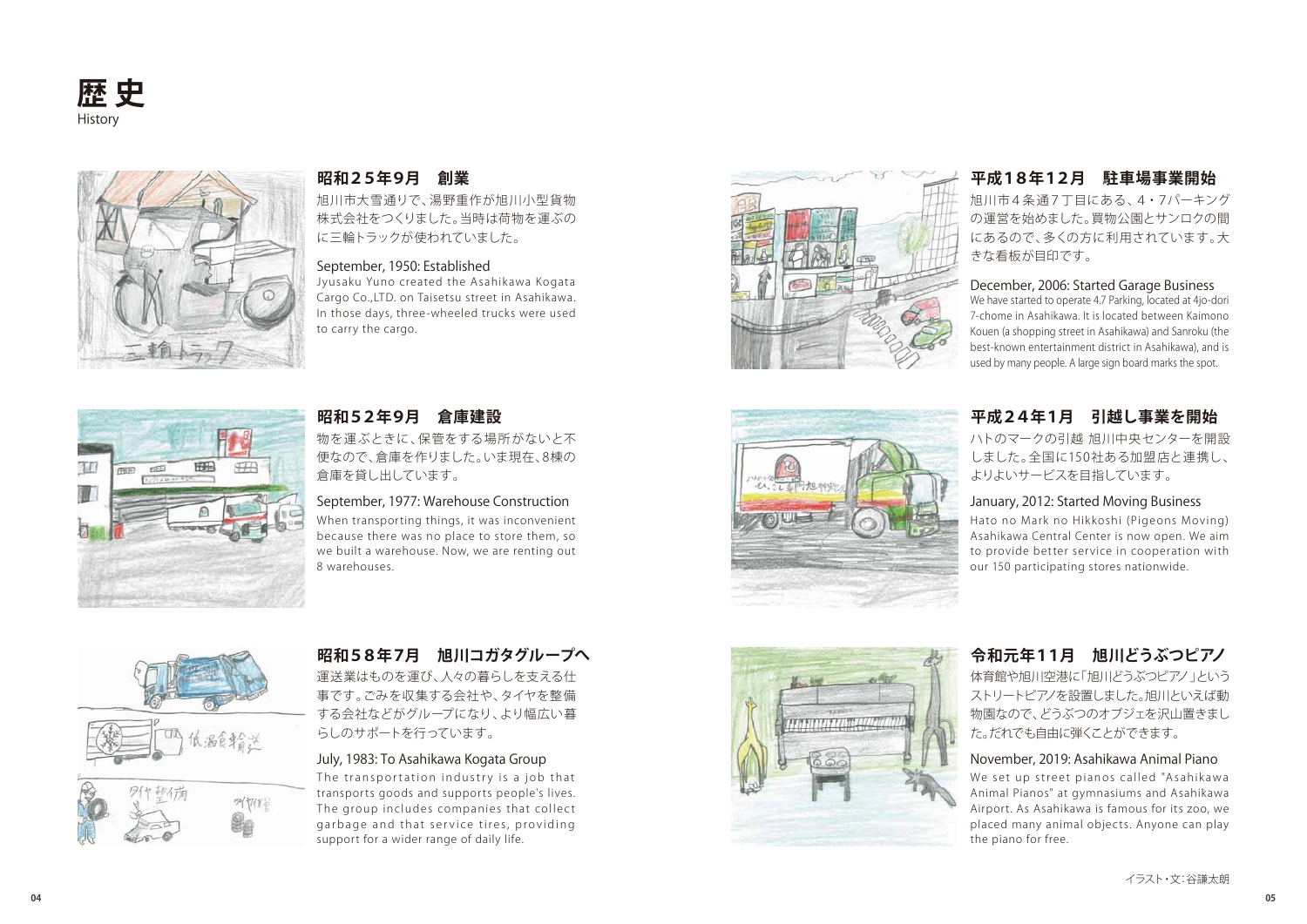全国の引越に関わる会社と協力し、日本全国へ引っ越し作業を行います。『親切』『丁寧』 『安心』をモットーとして、地域に密着したサービスを提供し、3、4月の繁忙期では週に約 150件ほどの仕事を請け負っています。荷物の破損や、作業による事故がないよう丁寧 に作業を行い、トラックの中はロープで荷物を固定するなど安全に荷物を運んでいます。

We provide moving services all over Japan in cooperation with other moving companies. With "kindness," "politeness," and "peace of mind" as our mottos, we provide community-based services, and during the busy season of March and April, we take on about 150 jobs a week. We work carefully to avoid any damage to the cargo or accidents caused by the work, and we use ropes to secure the cargo inside the truck to ensure safe transportation.



All trucks are equipped with a GPS system that detects not only the operation status but also emergency braking and steering to ensure that the trucks are being driven safely in real time. In addition, we regularly hold safety conventions to provide workshops and guidance, and work hard to prevent accidents from occurring.

# **IOTを活用した安全管理**

We transport delicate items such as heavy objects, precision instruments, and musical instruments that require careful handling. For items that cannot be brought in through the front door, we use our own UNIC to bring them in through the window. We transport our customers' important cargo with the skills we have cultivated over our 60 years in business. We also provide chartered vehicles for pickup and delivery of school lunches and vegetables.

> 三つの物流倉庫、家具輸送倉庫、冷蔵倉庫などの貸倉 庫を保有しており、倉庫内を区切って貸しスペースとし ています。その他、貸不動産を三拠点、4・7パレス駐車 場なども保有しています。荷物の置き場所に困っている

というお客様の声から、運ぶ だけだった仕事に、場所の 提供をプラスして、より便利 に、ご利用いただけるよう サービスを行っています。



We have three logistics warehouses, a furniture transportation warehouse, and a refrigerated warehouse, all of which are divided into separate spaces for rent. In addition, we also own three rental real estate locations and the 4-7 Palace parking lot. In response to the voices of customers who have trouble finding a place to store their belongings, we have added a location to our services to make them more convenient and available to our customers.

全てのトラックにGPS装置を取り付け、運行状況の他に、急ブレー キや急ハンドルなども検知されるシステムを導入して安全に運転 されているかをリアルタイムで確認しています。その他、定期的に 安全大会として研修や指導を行い、事故を未然に防ぐ取り組みに 力を入れています。

### **貸倉庫** Warehouse for Rent



# **ハトのマークの引越 旭川中央センター**

Hato no Mark no Hikkoshi Asahikawa Central Center



Safety management using IOT

**ピ アノ・重 量 物・チ ャ ー ター**

Piano, Heavy objects, Charter



重量物や精密機器、取扱いに注意の必要な楽器といった 繊細な物の運搬をしています。玄関から入れることのでき ないものは、自社のUNICを使用して窓から搬入するなど、 創業60年を超える実績で培った技術で、お客様の大切な

荷物の運搬を行っています。 また、車両を一台貸切って集 荷・配達を行うチャーター便 では、学校給食や野菜なども



運んでいます。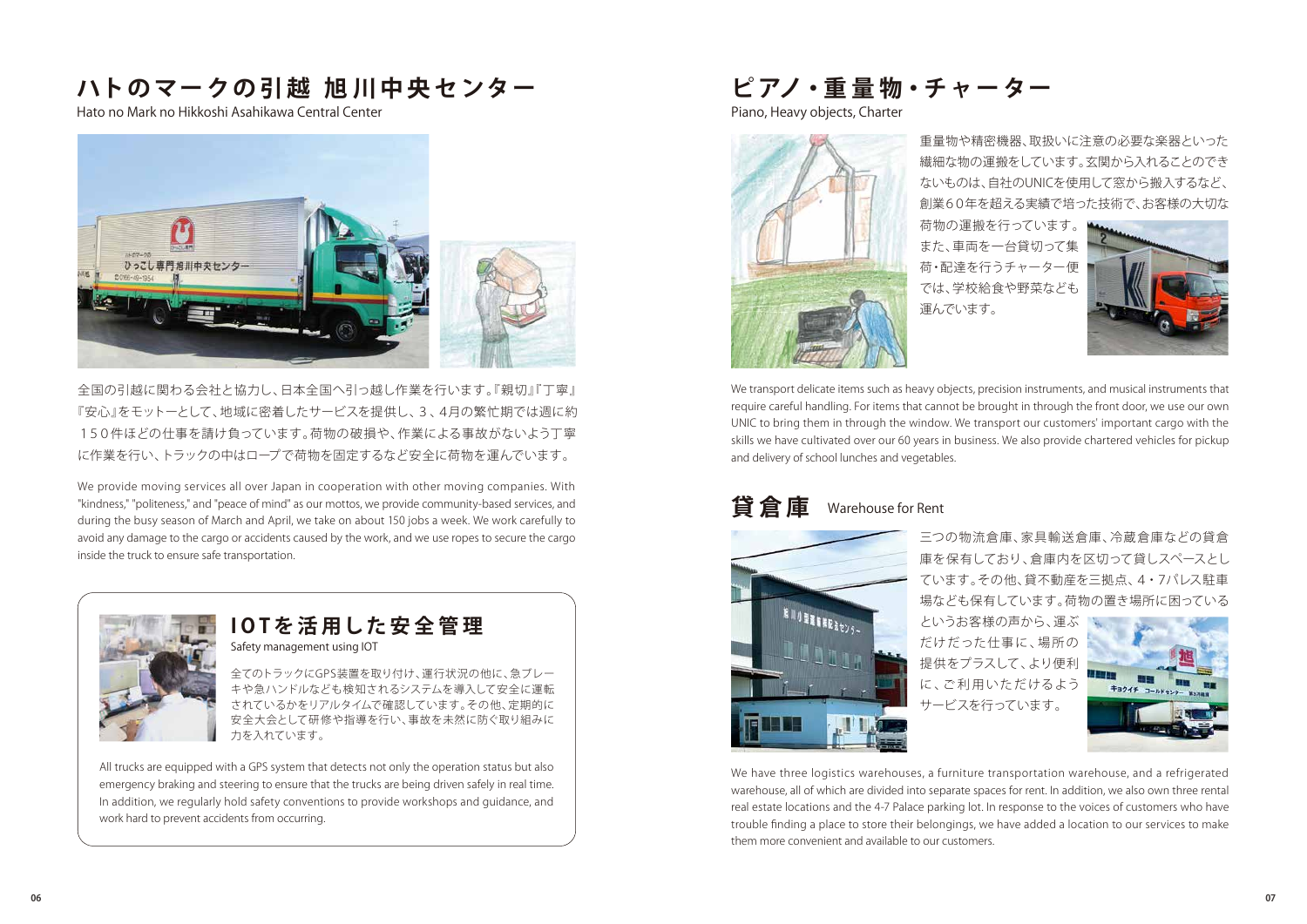### 1、What are the characteristics of Asahikawa Kogata Transport?

Since our establishment in 1950, we have refined our skills to be able to transport any kind of item. Not only pianos and moving, but also tires, construction materials, vegetables, school lunches, and many other diverse items are the characteristics of our company. In recent years, ICT, IoT, AI, and other technologies have also been used to digitize the field of logistics. We actively incorporate anything that leads to convenience for our customers and safety for our drivers.

### 2、What kind of people work here?

Our drivers range from people in their twenties to people in their seventies, and we have a wide range of generations working for us. We have about 50 employees, of which about 30 are drivers. We believe that it is important to pass on the skills of drivers who have been working for many years to the younger generation. There are also other people who work in sales and office work. The duties of the clerical staff include answering the phone, making vouchers, and managing attendance.

### 3. What kind of company do you want to be?

Our mission from 2019 is to "turn the 3Ks upside down." We have also redesigned our company logo to represent the 3Ks turned upside down.We will change the 3Ks - Kiken(dangerous), Kitanai(dirty), and Kitsui(hard) - into safe, beautiful, and healthy. As regulations regarding transportation companies become stricter, I want to make sure that we can respond to them and create a comfortable working environment for our employees.

We also move tomatoes and other produce in the summer. In terms of seasons, there is a lot of moving in the spring and fall, tomatoes and other farm produce in the summer, and studless winter tires in the winter. During the tourist season, transport vehicles are also in use to carry rented cars.

By doing so, we believe that we will be able to improve the quality of transportation and provide long-term services to our customers. I believe that transporting goods means supporting people's daily lives, so I would like to grow together with the local community and do my best to become a 100-year company.

### **1、 旭川小型運輸の特徴はなんですか?**

1950年の創業当時から、どんなものでも運べる ように技術を磨いてきました。ピアノや引越しだけ ではなく、タイヤや、建築資材、野菜、学校給食など 多様なものを運ぶ技術が我が社の特徴です。 また近年はICT、IoT、AIなど、物流の分野でもデジタ ル化が進んできています。お客様の利便性、ドライ バーの安全確保につながることは積極的に取り入 れています。

### **2、どんな人たちが働いていますか?**

ドライバーは、20代から70代まで、幅広い世代が 働いています。社員は50人ほどで、その中でドライ バーは30人ほどです。長年働いているドライバー の技術を若い世代に引き継ぐことが大事だと考え ています。他にも、営業の仕事や、事務の仕事をし ている人がいます。事務員の業務内容は、電話の窓 口、伝票の作成や、勤怠管理などです。





**3、どんな会社になっていきたいですか?**

私たちは2019年から「3Kをひっくり返す」という ミッションを掲げています。会社のロゴマークも3 Kをひっくり返したデザインにリニューアルしまし た。危険、汚い、きついという3Kを、安全、美しく、 健康的に変えていきます。運送会社に関する規制 が厳しくなる中で、それにしっかり対応し、社員が 働きやすい環境を作っていきたいです。 そうすることにより、輸送品質の向上、長期的な サービス提供ができお客様に対するサービスの向 上につながると考えています。 ものを運ぶということは、暮らしを支えることだと 考えているので、地域とともに成長し、100年企 業を目指して頑張っていきたいです。

- **How much do you carry every day? Q. 毎日どのくらいの量を運びますか?**
- 毎日トラック10台くらいの量を運びます。6畳のお部屋にすると7部屋を満杯にす **A.** るくらいです。

We carry about 10 truckloads of stuff every day. It's enough to fill up seven 6-tatami mats rooms.

### **What do you carry this time of year (summer)? Q. 今の時期(夏)は何を運びますか?**

夏の時期はトマトなども運びます。季節でいうと、春と秋は引越しが多く、夏がトマ **A.** カーの車を運ぶ搬送車も活躍しています。

トなどの農作物、冬にはスタッドレスタイヤなども運びます。観光シーズンはレンタ

### **What is the most unusual cargo you have ever carried? Q. 今まで運んだ中で一番変わった荷物は何ですか?**

It is difficult to choose the best, but I carried a water pump to Nagoya. It was very heavy, so it left a strong impression on me. I think we have a lot of unusual cargo because we routinely carry pianos and other special items.

1番を選ぶのは難しいですが、水汲みポンプを名古屋まで運びました。とっても重 **A.** ているので、変わった荷物は多いと思います。

たかったので印象に残っています。ピアノを始め、特殊なものを運ぶのが日常になっ

### **Do you change the tires of trucks by yourselves? Q. トラックのタイヤは自分たちで交換しているのですか?**

Changing the tires of large trucks is a very specialized job that can lead to a serious accident if a small mistake is made, so our group company, Taniguchi Shokai, does it. The group companies work hand in hand to perform the work.

大型トラックのタイヤ交換は少し間違うと大きな事故につながるほど専門的な作業 **A.** がら実施しています。

なので、グループ会社の谷口商会で行なっています。グループ同士で手を取り合いな

# インタビュー Interview **- And Apple The Contract of Apple To A**A

Interview

# Q&A by Children